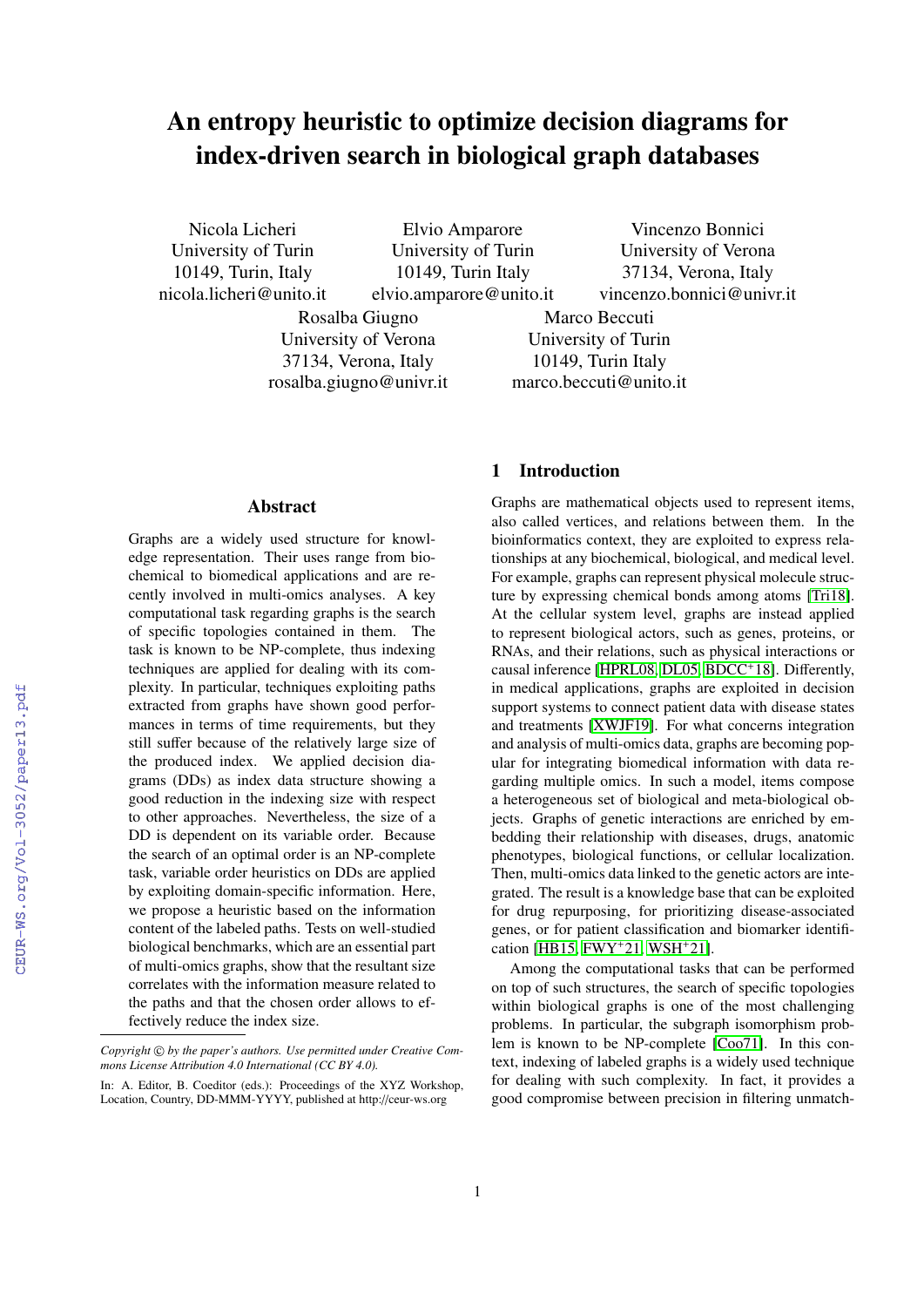ing parts of the graphs and time to compute such an operation [\[LVCF21,](#page-5-0) [GBB](#page-5-1)<sup>+</sup>13]. Practically, indexing approaches store topological features, ranging from paths to frequent substructures, in order to provide a fast pruning of the labeled graphs or parts of them that do not contain the queried topology. However, this kind of approaches may lead to relatively large indexes, that can compromise performance.

Recently, Decision Diagrams (DDs) have successfully been applied for reducing the indexing size [\[LBBG21\]](#page-5-2). In fact, DDs are particularly efficient for detecting common portions among the paths and storing efficiently them. Their efficiency is known to be strongly affected by the ordering of variables describing a path: a good ordering can substantially reduce the memory consumption and the execution time to generate and encode the indexing. Unfortunately, discovering the optimal variable ordering is known to be NP-complete [\[BW96a\]](#page-4-0). Thus, various heuristics depending on the specific application field for the selection of (sub)optimal orderings were proposed in the literature [\[FFM93\]](#page-5-3).

Starting from this observation, in this paper, we extend the results presented in [\[LBBG21\]](#page-5-2) by investigating how the variable ordering may affect the performance of such an approach in terms of memory consumption. This task was carried out by first proposing a new metric called *Sum of Entropies* (*SOE*), which experimentally highlighted a medium-to-strong anti-correlation value with respect to the final size of the DD encoding the indexing. Then, the metric was exploited as starting point to derive a sub-optimal heuristic ENTROPYHEU that finds a variable order greedily by optimizing the *SOE* metric.

In detail, Section [2](#page-1-0) introduces the concepts of indexing of labeled graphs and DDs. Moreover, the section recalls how DD can be efficiently exploited for encoding graph indexing and we discuss how its efficiency is strongly affected by the choice of a "reasonably good" *variable order*.

In Section [3,](#page-2-0) the new metric *SOE* and the derived new heuristic are formally introduced.

Then, the effectiveness of the new heuristic is assessed in Section [4](#page-3-0) reporting its performance on a set of wellknown biological benchmarks. Finally, Section [5](#page-3-1) concludes the paper.

# <span id="page-1-0"></span>2 Background

In this section, we firstly introduce the concepts of graphs, labeled paths and path-based graph indexing. Then, the Multi-Terminal Multi-way Decision Diagrams (MTMDDs) are introduced as an efficient data structure to encode and manipulate a set of paths with their occurrences. Finally, we describe GRAPES-DD, a tool using MTMDDs for effective searching in graphs.

#### 2.1 Graphs and paths as indexing features

Formally, a graph is a pair  $G = (V, E)$  where V is the set of vertices and  $E: V \times V$  is the set of relations, also called edges. Given a set of labels Σ, labeled graphs are enriched with a function  $f_{\sigma} : \Sigma \mapsto V$  which maps each vertex to a label in Σ. The same label can be associated with different vertices. A path *p* of length *l* is a vector  $(v_1^p)$  $\begin{array}{c} \n\sqrt{p} \\ \n\sqrt{p} \\ \n\sqrt{p} \\ \n\sqrt{p} \n\end{array}$  $v_1^p, \ldots, v_l^p$ <br>for  $1 \leq$  $b_l^p$ ) such that  $v_i^p$  $i^p$   $\in V$ , for  $1 \le i \le l$ , and  $(v_i^p)$  $\sum_{i}^{p} v_i^p$  $i_{i+1}^p$ )  $\in E$ , for  $1 \le i \le l$ . A labeled path  $\hat{p}$  is obtained by mapping the vertices of a path to their corresponding labels via the  $f_{\sigma}$  function, thus  $\hat{p} = (f_{\sigma}(v_1^p))$ <sup>*p*</sup><sub>1</sub> $f_{\sigma}(v_2^p)$  $f_2^p$ , ...,  $f_{\sigma}(v_l^p)$  $(\sigma_1^p)$ ) =  $(\sigma_1^p)$ 1 *p* 2 *p*  $\binom{p}{l}$ .

Given a query graph  $G_Q = (V_Q, E_Q)$  and a target graph  $(V_R, F_R)$ , the subgraph isomorphism problem consists  $G_T(V_T, E_T)$ , the subgraph isomorphism problem consists in finding the occurrences of  $G_Q$  within  $G_T$ . An occurrence is a mapping  $m: V_Q \mapsto V_T$ , thus between the vertices of  $V_Q$  and the vertices in  $V_T$ , which preserves label compatibility and graph topology. Label compatibility ensures that, for each  $v \in V_Q$ ,  $f_{\sigma}(m(v)) = m(v)$ . Topology compatibility is ensured by asserting that, for each  $(u, v) \in E_0$ ,  $(m(u), m(v)) \in E_T$ . The search space of the problem is at most  $O(V_Q^{V_T})$ , because each possible combination of assignment of a target vertex to a query vertex must be explored and verified. However, several techniques can be used to reduce the search space by avoiding visiting the unfeasible parts of it. One of these techniques consists in extracting features of graph vertices for computing compatibility between target and query vertices. Features of a target graph are thus extracted and stored in an index with the aim of reusing it for multiple queries. A key property of indexes is the costs for building and querying them, as well as the size they require in memory [\[Din17\]](#page-5-4).

In particular path-based indexing uses labeled paths as features that describe the topological neighborhood of a vertex. According to this, labeled paths are stored together with the identifier of their starting vertex [\[GS02\]](#page-5-5).

In this way, a set of target vertices to be candidates to match to a given query vertex *v* can efficiently be retrieved. All labeled paths starting from *v* are extracted, then the set of target vertices that are starting points of the same labeled paths in the index are retrieved. After such a filtering phase,all the exact occurrences are retrieved by a subgraph isomorphism solver, such as VF2 [\[CFSV01\]](#page-4-1) or  $RI [BGP<sup>+</sup>13]$  $RI [BGP<sup>+</sup>13]$  $RI [BGP<sup>+</sup>13]$ . Because the number of paths can exponentially grow on increasing their length, a maximum length is usually set for the paths stored.

#### 2.2 Decision diagrams in a nutshell.

Decision diagrams (DDs) are a family of data structures proposed to encode and manipulate a set of values efficiently. Multi-Terminal Multi-way Decision Diagram (MT-MDD) is a type of DD that can be effectively exploited to encode the function counting the occurrences of an el-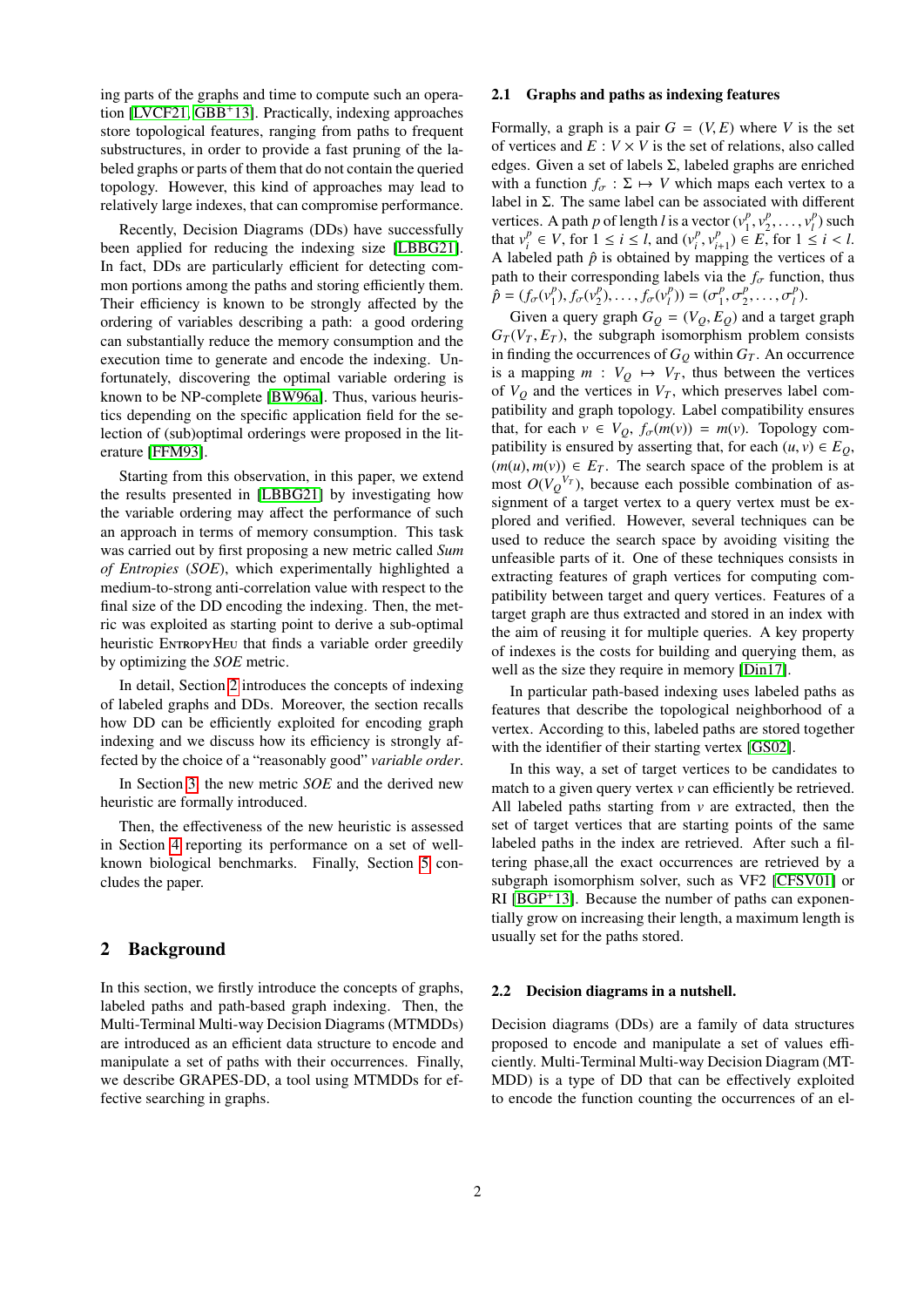ement into a multiset<sup>[1](#page-2-1)</sup>, where elements are tuples with format  $\langle v_1, \ldots, v_n \rangle$  with  $v_i \in \mathcal{N}$ . Let  $\mathcal{O} : \mathcal{N} \to [1 \ldots n]$ be a bijective *variable ordering* function that assigns a unique DD level in  $[1 \dots n]$  to each encoded variable. Formally, an MTMDD is a rooted directed acyclic graph ordered by *O*, where the first *n* levels represent the variables  $\langle O(v_1), \ldots, O(v_n) \rangle$  of the encoded tuple, and the terminal level the number of occurrences of each tuple in the multiset. Let us count the levels of an MTMDD in a bottom-up fashion, so that the first level is above the terminal one and the root node is at *n*-th level.

The high storage efficiency of DDs is strongly conditioned by the choice of a "reasonably good" *variable order*, i.e. the assignment of the problem variables to the DD levels. It is known [\[BW96b\]](#page-4-3) that finding the optimal order is a NP-complete problem. Some heuristics exist to help searching at least sub-optimal orders [\[FFM93\]](#page-5-3), but these algorithms typically use problem-specific information. However, to the best of our knowledge, no such heuristic is currently available for reordering the variables of DDs encoding biological graph databases.

## 2.3 GRAPES-DD: a tool using Decision Diagrams for searching in graphs.

In [\[LBBG21\]](#page-5-2) we proposed a new version of GRAPES, a path-based graph indexing tool [\[GBB](#page-5-1)+13], which exploits the decision diagram (i.e MTMDD) to achieve a substantial reduction of the memory footprint of the index graphs. The goal was reached thanks to DD ability to efficiently handle the presence of similar patterns in the indexed graph paths.

Roughly speaking the GRAPES-DD workflow is composed of three main phases: (1) the index building phase in which MTMDD indexing the set of target graphs is created by extracting all the labeled paths up to length *lp*, (2) the filtering phase in which, given a query graph, the set of target graphs is restricted to those subgraphs potentially containing the query, and (3) the verification phase in which subgraph isomorphism algorithm (i.e. VF2 algorithm [\[CFSV01\]](#page-4-1) or RI [\[BGP](#page-4-2)+13]) is applied only on the subset of candidate targets.

# <span id="page-2-0"></span>3 Methods

In this section, after introducing the GRAPES-DD strategy, we focus on the formal definition of a new suboptimal heuristic inspired to decision tree learning in machine learning [\[Qui86\]](#page-5-6).

GRAPES-DD exploits an MTMDD with *n* variables: *n* − 1 variables  $v_i$ ,  $i = 1, ..., n - 1$  encoding the paths' *i*-<br>th label: and *y* encoding the identifier of the starting node th label; and  $v_n$  encoding the identifier of the starting node of the labeled path. Note that  $v_n$  and the  $v_i$ ,  $1 \le i \le n$ , are different because they belongs to different domain spaces different because they belongs to different domain spaces

<span id="page-2-2"></span>

|          | 1: <b>function</b> EntropyHeu                         |
|----------|-------------------------------------------------------|
| 2.5      | $O \leftarrow$ ENTROPYHEULABELS()                     |
| 3:       | $minSize \leftarrow \infty$                           |
| 4:       | for $i \leftarrow [1 \dots n]$ do                     |
| 5:       | $O' \leftarrow \text{InsertAr}(O, \{v_n \mapsto i\})$ |
| 6:       | $DD' \leftarrow B_{\text{ULD}}DD(O')$                 |
| $7\cdot$ | <b>if</b> SIZEDD( $DD'$ ) < minS ize <b>then</b>      |
| 8:       | $minSize \leftarrow SizeDD(DD')$                      |
| 9:       | $O^* \leftarrow O'$                                   |
| 10۰      | refurn $O^*$                                          |

|     | 11: function ENTROPYHEULABELS                                     |
|-----|-------------------------------------------------------------------|
|     | $\mathcal{U} \leftarrow \{v_1 \dots v_{n-1}\}\$<br>12:            |
|     | 13: $Q \leftarrow \{\}$                                           |
|     | 14: <b>for</b> i from 1 to $n-1$ <b>do</b>                        |
| 15: | $v_{\rm sel} \leftarrow null$                                     |
| 16: | $H_{\rm sel} \leftarrow -\infty$                                  |
| 17: | for $v' \in U$ do:                                                |
| 18: | $\mathcal{U}' \leftarrow \mathcal{U} \setminus \{v'\}$            |
| 19: | $H' \leftarrow \text{ENTROPY}(\mathcal{U}')$                      |
| 20: | if $H' > H_{\rm sel}$ then                                        |
| 21: | $v_{\rm sel} \leftarrow v'$                                       |
| 22: | $H_{\rm sel} \leftarrow H'$                                       |
| 23: | $\mathcal{U} \leftarrow \mathcal{U} \setminus \{v_{\text{sel}}\}$ |
| 24: | $O \leftarrow$ APPEND $(O, \{v_{\text{sel}} \mapsto i\})$         |
| 25: | return $O$                                                        |
|     |                                                                   |



(graph vertices and labels, resp.) with largely different domain cardinalities. Given a fixed position  $v_n \mapsto k$  for the  $v_n$ variable, we define the stratum *k* as the subset of variable orders  $\{O\}_k$  sharing the fixed position for  $v_n$ . We shall see that the strata show significant clustering of the results in Section [4.](#page-3-0)

Each tuple  $x = \langle v_1 \dots v_n \rangle$  has an associated integer multiplicity  $mult(x)$ . Let *X* be the multiset of all the encoded tuples *x*. Given a multiset *X*, let  $H(X)$  be the *entropy* of *X*, defined according to the standard definition [\[Sha01\]](#page-5-7)

<span id="page-2-3"></span>
$$
H(X) = -\sum_{x \in X} p(x) \log_2 p(x), \quad \text{with: } p(x) = \frac{mult(x)}{\sum\limits_{x' \in X} mult(x')}
$$
 (1)

Let  $\mathcal{U} \subseteq \mathcal{N}$  be a subset of the problem's variables. Let  $x' = x/\mathcal{U}$  be a new tuple *x*' obtained from a tuple *x* by<br>removing all the variables not in  $\mathcal{U}$ . Let  $X/\mathcal{U}$  be the proremoving all the variables not in  $\mathcal{U}$ . Let  $X/\mathcal{U}$  be the projection of the multiset *X* over the sole variables  $U$ , with

$$
mult(x') = \sum_{x \in X, x' = x/\mathcal{U}} mult(x) \tag{2}
$$

the multiplicity of each tuple  $x'$ .

Given a variable order  $O = \{k_1 \dots k_n\}$ , we define the *i*-th variable subset  $\mathcal{U}_{0,i}$  as the set of the first *i* variable indices

<span id="page-2-1"></span><sup>&</sup>lt;sup>1</sup>Multiset extends the concept of a set allowing for multiple instances for each of its elements.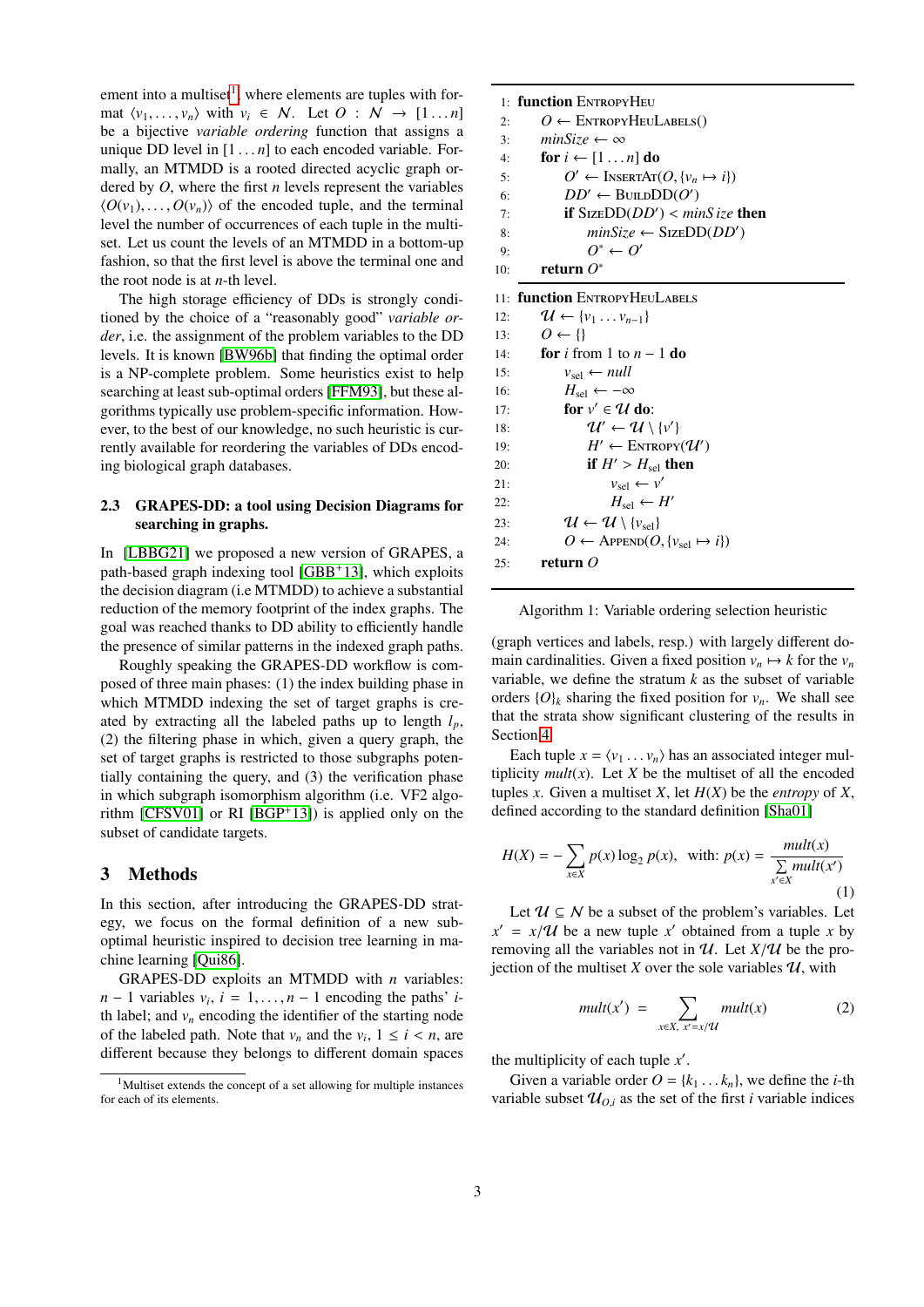of *O*. We define the *SOE* metric for a variable order *O* as

<span id="page-3-2"></span>
$$
SOE(O) = \sum_{i=1}^{n} H(X/\mathcal{U}_{O,i})
$$
 (3)

Research question R1: The size of the MTMDD (i.e. the sum of its nodes and edges) correlates with the *SOE* function. To test this hypothesis, we construct the MTMDD for all the variable orders (which is factorial in the number *n* of variables), and compute a correlation score between the value [\(3\)](#page-3-2) and the final MTMDD size.

Unfortunately, finding the optimal MTMDD by constructing all the permutations is not feasible in practice, except for a limited number of encoded variables. Therefore, to make the technique broadly applicable in a real world context, we define a sub-optimal heuristic ENTROPYHEU that searches a variable order  $O^*$  by applying a greedy optimization the local entropy sum at every projection step *i*.

The pseudo-code of EntropyHeu is shown in Algo-rithm [1.](#page-2-2) The function ENTROPYHEU first computes the ordering for the  $\{v_1 \dots v_{n-1}\}\$  label variables. It then tries to insert the identifier variable  $v_n$  in all the positions, returning the order  $O^*$  that minimizes the final DD size. The function ENTROPYHEULABELS is the core heuristic algorithm, performing the greedy search. It starts by defining an empty variable order *O* and by taking into account the full set of label variables  $U$ . At each outer iteration (lines 14-23), a variable  $v_{\text{sel}} \in \mathcal{U}$  is removed and assigned to position *i* in the order *O*. The variable  $v_{\text{sel}}$  is chosen to be the one that maximizes the entropy given by the remaining set of variables  $\mathcal{U} \setminus \{v_{\text{sel}}\}$ , namely:

$$
v_{sel} = \underset{v \in U}{\arg \max} \, H(U \setminus v) \tag{4}
$$

We assume that  $B$ UILD $DD(O)$  generates the MTMDD for the projected variables subset with order *O*, and ENTROPY( $U$ ) computes [\(1\)](#page-2-3) on the projected multiset  $X/U$ . Research question R2: The function ENTROPYHEU selects reasonably good variable orders, comparable with the theoretical-optimal order derived by the *SOE* metric.

In the next section, results are analysed to find answers to the research questions R1 and R2.

#### <span id="page-3-0"></span>4 Results

We empirically tested our two research questions **R1** and R2 using a set of well-known biological benchmarks, described hereafter. The first 5 benchmarks are proteinprotein interaction (PPI) networks of 5 different species: *Caenorhabditis elegants* (CE), *Drosophila melanogaster* (DROSOFILA), *Homo sapiens* (HOMO), *Mus musculus* (MUS) and *Saccaromyces cerevisae* (YEAST) [\[SFK](#page-5-8)<sup>+</sup>10]. Vertices are proteins and edges are predicted physical interactions between them. For each species, different thresholds on the accurateness of the prediction were applied, ranging from 0.4, 0.5, 0.6 to 0.7. The retrieved graphs have from 2k to 10k vertices, and from 2k to 89k edges, with average degrees ranging from 1.3 to 15. PPIs belonging to the same species were then merged into a single benchmark to be indexed. The obtained benchmarks have from 13k to 21k vertices, and from 39k to 260k edges.

We also included in the benchmark the standard database for *Antiviral Screen*(AIDS) [\[ci\]](#page-4-4). It consists of 40k chemical structures representing small molecules. Vertices are atoms and edge are the chemical bounds linking them. Vertex labels represent atomic elements, and there are a total of 62 distinct elements. The average number of vertices per graph is 44.98, and the average degree is 4.17.

We conducted a set of experiments over the graph databases described above. We indexed each database using labeled paths up to length 4, so that each index MT-MDD is defined over 5 variables. Then, for each collection, we obtain the size of the index MTMDD for all possible variable orders.

Figure [1](#page-4-5) reports the results for the R1 question on the 6 benchmarks. Each dot represents one of the 120 possible variable orders. Dots are colored by their respective stratification induced by the level of the identifier variable. In each stratum, a dashed line represents the trend of the relation between the *SOE* metric and the final DD size. The number indicates the value Spearman's correlation coefficient. We can observe that the metric has medium-tostrong anticorrelation values in all stratum except for the one where the identifier is positioned at the bottom, whose sizes are almost insensible to the reordering of the label variables. The figure shows a very positive result, because it shows that a heuristic that maximizes the *SOE* metric has an high chance of selecting a good order that minimizes the DD size. Moreover, the cross on each stratum identifies the ordering that would be selected by the proposed heuristic ENTROPYHEU when fixing the position of the identifier variable.

Figure [2](#page-4-6) shows the results for the  $\mathbb{R}^2$  question on the effectiveness of the EntropyHeu heuristic on the 6 benchmarks. Relative DD sizes are shown on the y-axis, while the x-axis has no meaning (it is only used for visualization purposes to separate the dots). The green cross identifies the relative DD size of the selected order, while the blue bar identifies the average size that would be obtained by taking an order randomly among the possible 120 orders. We can observe that the greedy heuristic that follows the metric *SOE* is actually capable of selecting almost-optimal orders in all the tested cases, showing the effectiveness of the proposed information-based strategy.

#### <span id="page-3-1"></span>5 Discussion and conclusions

In this paper, we extended the approach proposed in [\[LBBG21\]](#page-5-2) investigating how the MTMDD variable order may affect the performance of such an approach in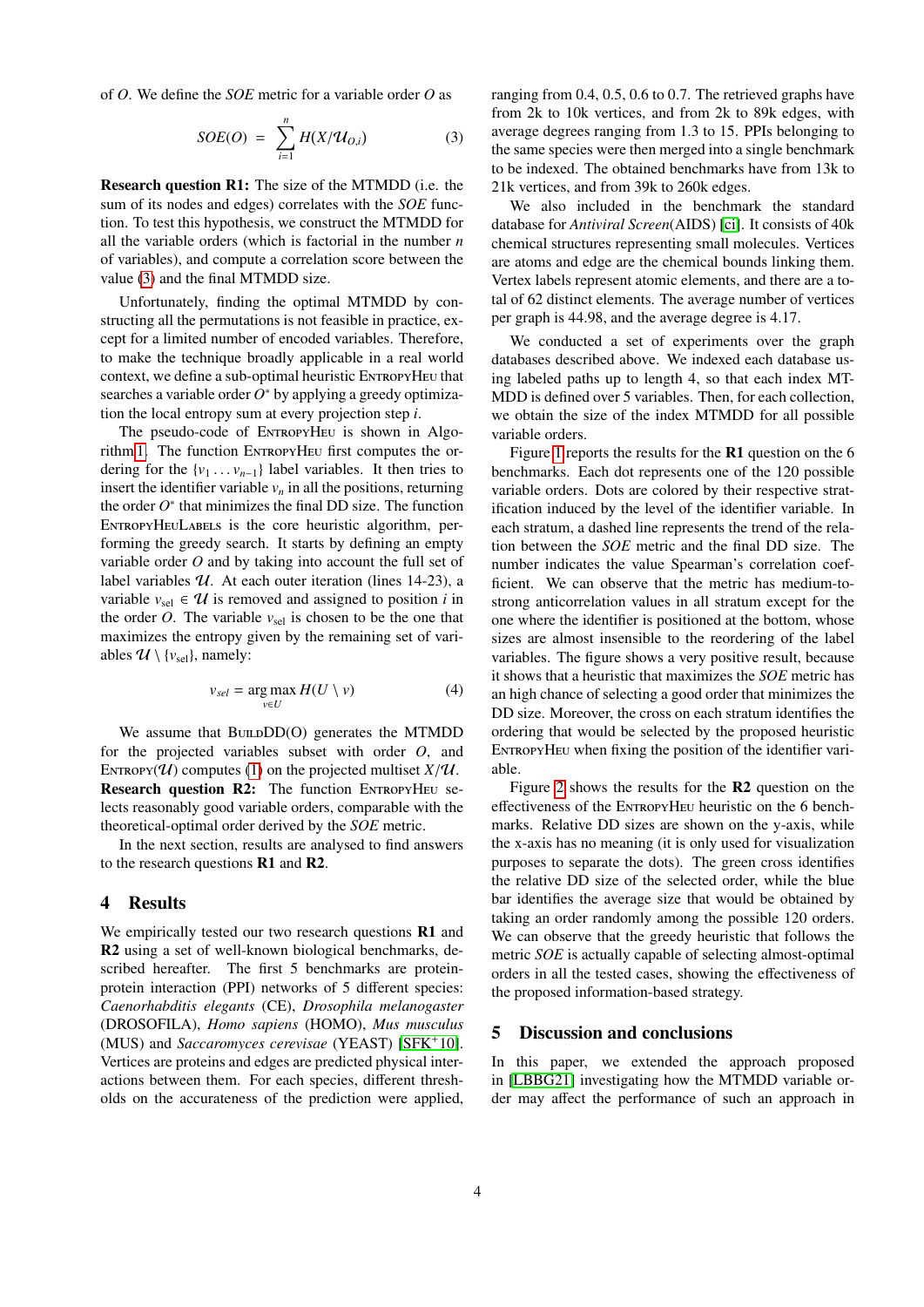

Figure 1: Spearman's correlation and trend lines of the *SOE* metric value w.r.t. the DD sizes, divided by sample strata. The black cross on each strata identifies the order that is selected by ENTROPYHEU.



<span id="page-4-6"></span>Figure 2: Relative position of the variable order selected by ENTROPYHEU among all the other possible orders.

terms of memory consumption. To achieve this task we first proposed the new metric *SOE* based on the Shannon entropy which experimentally showed a medium-tostrong anticorrelation with respect to the DD size encoding the graph indexing. Then we developed the suboptimal heuristic EntropyHeu inspired to the information gain which is able to derive a variable order comparable with the theoretical-optimal order derived by the *SOE* metric. As a future extension, we will apply the EntropyHeu heuristic on a bigger set of benchmarks coming from different research fields and we will evaluate its performance by increasing the length of labeled paths.

#### Acknowledgements

This work is partially supported by "Creation of a computational framework to model and study West Nile Disease" project supported by "Fondazione CRT".

# <span id="page-4-5"></span>References

- [BDCC<sup>+</sup>18] Vincenzo Bonnici, Giorgio De Caro, Giorgio Constantino, Sabino Liuni, Domenica D'Elia, Nicola Bombieri, Flavio Licciulli, and Rosalba Giugno. Arena-idb: a platform to build human non-coding rna interaction networks. *BMC bioinformatics*, 19(10):25–38, 2018.
- <span id="page-4-2"></span>[BGP+13] Vincenzo Bonnici, Rosalba Giugno, Alfredo Pulvirenti, Dennis Shasha, and Alfredo Ferro. A subgraph isomorphism algorithm and its application to biochemical data. *BMC bioinformatics*, 14(7):1–13, 2013.
- <span id="page-4-0"></span>[BW96a] Beate Bollig and Ingo Wegener. Improving the variable ordering of obdds is np-complete. *IEEE Trans. Computers*, 45(9):993–1002, 1996.
- <span id="page-4-3"></span>[BW96b] Beate Bollig and Ingo Wegener. Improving the variable ordering of OBDDs is NPcomplete. *IEEE Trans. Comp.*, 45(9):993– 1002, September 1996.
- <span id="page-4-1"></span>[CFSV01] Luigi Pietro Cordella, Pasquale Foggia, Carlo Sansone, and Mario Vento. An improved algorithm for matching large graphs. In *3rd IAPR-TC15 workshop on graph-based representations in pattern recognition*, pages 149– 159, 2001.
- <span id="page-4-4"></span>[ci] National cancer institute. National cancer institute. Accessed: 2021 september 21.
- [Coo71] Stephen A Cook. The complexity of theoremproving procedures. In *Proceedings of the*